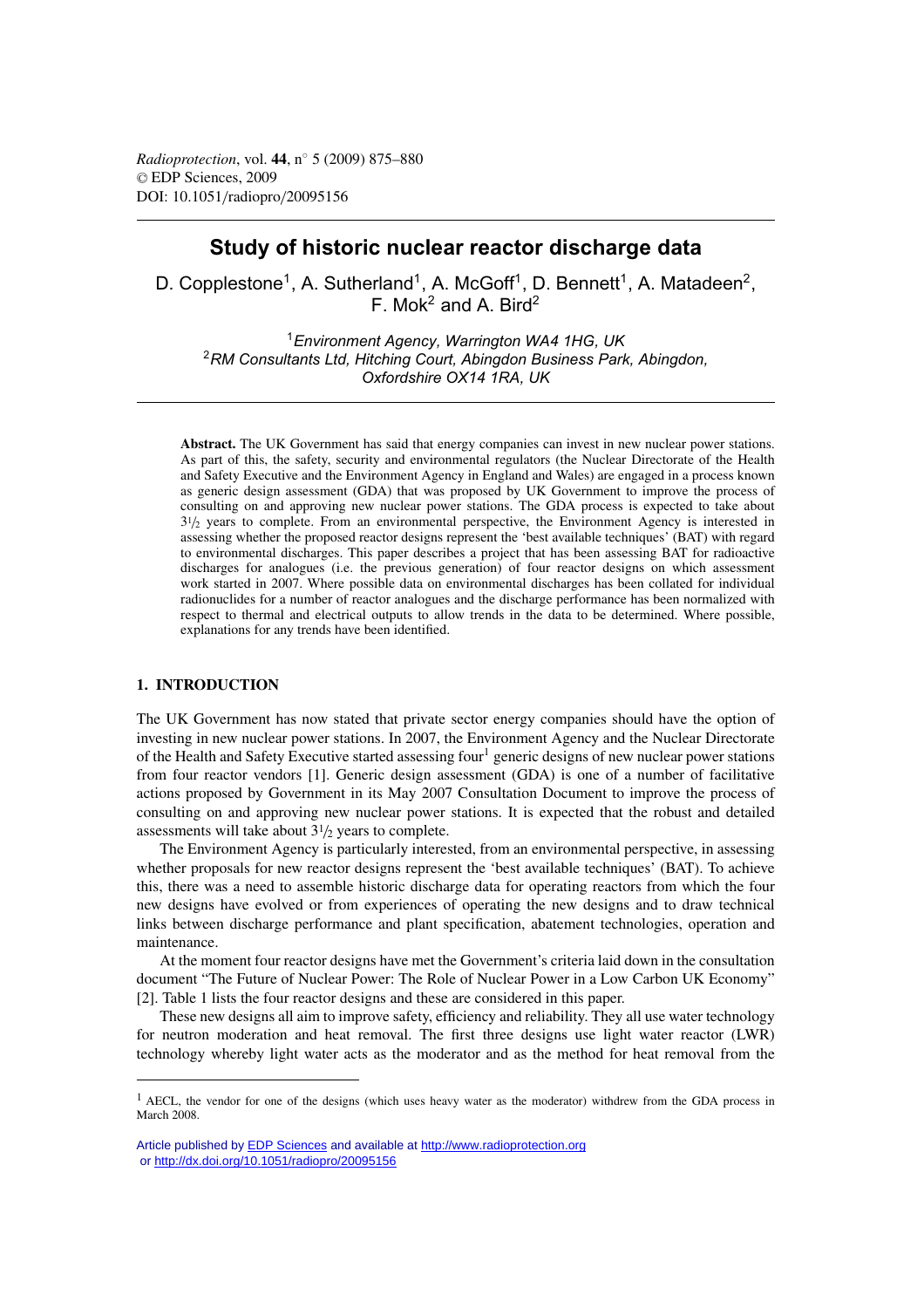#### 876 RADIOPROTECTION

core. The fourth design uses heavy water as the moderator and light water for heat removal. Of the three LWR designs, two (the AP1000 and the EPR) are pressurised water reactors (PWRs) and one (the ESBWR) is a boiling water reactor (BWR). Within the project, the following information has been sought: a) The gaseous and liquid discharge data for at least six (see Table 1) of the existing operational reactor power stations for each of the proposed new designs. Where possible, this information has been collated for an operational period of 10 years. This discharge data has then been normalised to electrical and/or thermal output. b) Differences between individual reactor performances in terms of their design, operation and maintenance against environmental impact for example, how the discharges are affected by operational matters such as refuelling and maintenance. c) Solid waste arisings for the reactor over the 10 year operational period.

The operational period of 10 years was chosen as it provides sufficient data to identify characteristics and trends in discharges relevant to operational practices and thus allowed the analysis of any trends and step changes in discharge performance to identify key parameters that influence the level of discharges and may help identify what is good practice operationally. Additionally, to evaluate whether better performance on gaseous or liquid discharges may be achieved at the expense of increased quantities (volume and/or activity) of solid wastes, worker dose or non-radiological impact on the environment were collated where the data exists.

| <b>Reactor Class</b>    | <b>Type</b>      | <b>Power Station</b>                          |  |  |
|-------------------------|------------------|-----------------------------------------------|--|--|
|                         | EDF(N4)          | Chooz & Civaux, France                        |  |  |
| <b>EDF/Areva EPR</b>    | EDF              | Golfech & Penly, France                       |  |  |
|                         | Konvoi           | Neckarwestheim-2, Emsland & Isar-2            |  |  |
|                         | Westinghouse     | Beaver Valley-2, Byron-2, Comanche Peak-1 &   |  |  |
| Westinghouse AP1000     |                  | Seabrook-1, USA                               |  |  |
|                         | Westinghouse     | Sizewell B, UK                                |  |  |
|                         | Westinghouse     | Takahama, Japan                               |  |  |
|                         | <b>BWR, ABWR</b> | Kashiwazaki, Hamaoka & Shika, Japan           |  |  |
| <b>GE-Hitachi ESBWR</b> | <b>BWR</b>       | Shimane, Japan                                |  |  |
|                         | <b>BWR</b>       | Clinton-1 & Nine Mile Point-2, USA            |  |  |
| <b>AECL ACR1000</b>     | Candu            | Bruce, Darlington, Gentilly-2, Point Lepreau, |  |  |
|                         |                  | Cernavoda, Wolsong & Pickering, Canada        |  |  |

**Table 1.** List of new reactor designs and their analogues used for data gathering.

#### **2. METHODS**

Table 1 lists the reactors considered to be analogues for the four proposed new reactor designs. A reactor was accepted as an analogue if it had a design which is an immediate predecessor to the new design and, ideally, if it had been operational for a period of 10 years or more. For example the two EDF (N4) reactor power stations at Chooz and Civaux are immediate predecessors to the EDF/Areva EPR but have only been operational for eight years. Therefore, the two EDF reactors at Golfech and Penly, predecessor designs to the EDF (N4), were added to the list because they have been operational for more than 10 years.

Having identified the reactor types, information was sought via direct contact with the vendors and operators along with the relevant regulatory bodies (e.g. [3]). In addition other sources, often available online, have been used along with international compilations of data from the IAEA (e.g. [4]), [5–9]. The discharge data for each reactor was extracted from these sources and, where possible, independently verified from different sources (e.g. IAEA data were used to verify data from NEA and vice versa).

The liquid and airborne discharge data was normalised by net electrical output power achieved each year to arrive at the discharge rate per GWeh for each year and for each of the analogue power stations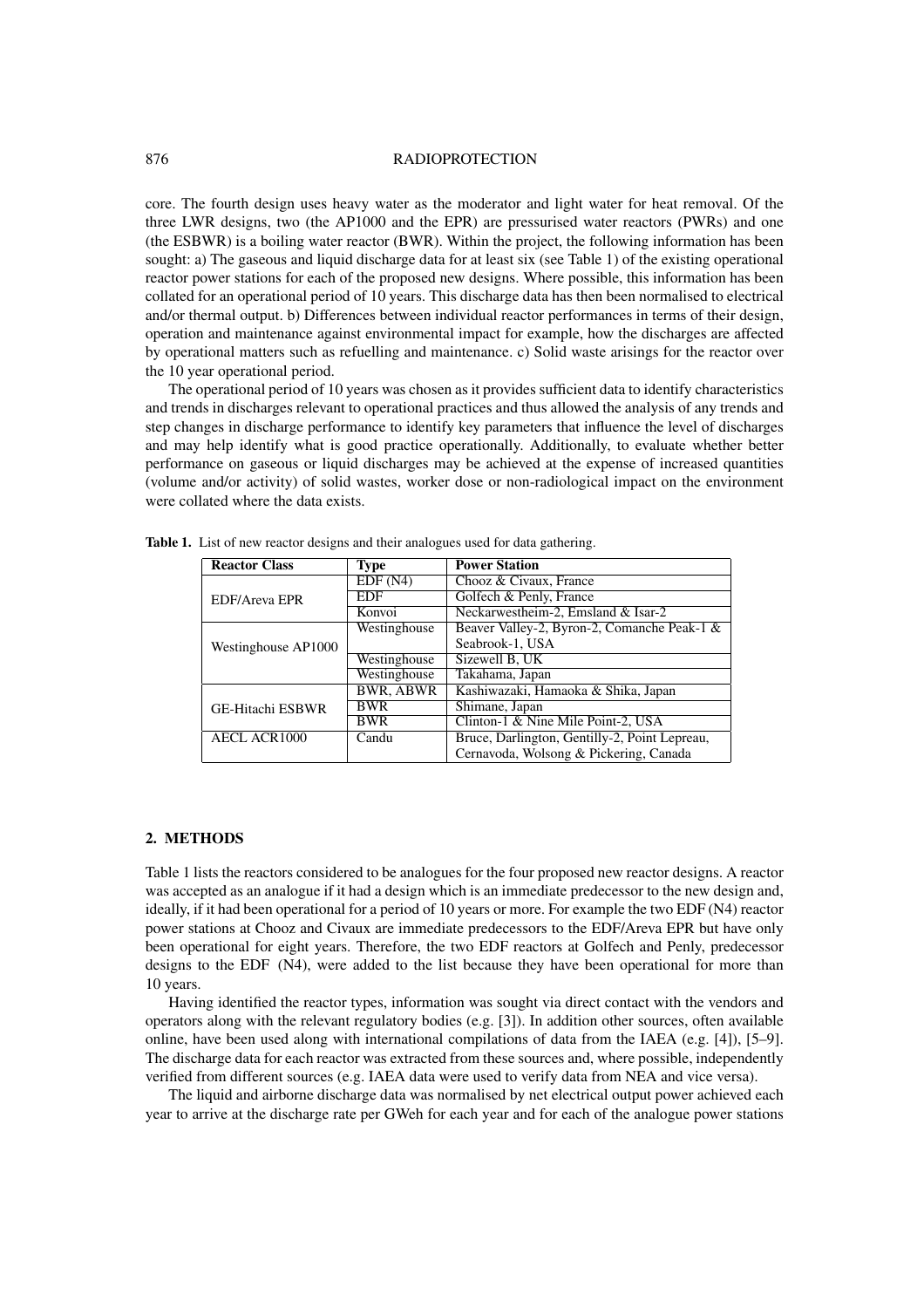

**Figure 1.** a) Total activity of liquid discharges from Comanche Peak in GBq/a. b) Activity rates for liquid discharges from Comanche Peak GBq per GWeh.

included in this study. For those power stations where multiple reactor cores are in operation, the annual electrical output and online time was obtained by summing the figures for all reactor units.

No information was available for historic annual thermal outputs of the reactors so the thermal outputs were derived from the electrical outputs by multiplying the net electrical output by a factor resultant from the thermal capacity of the reactor divided by the net electrical capacity of the reactor. Both the thermal and net electrical capacities were obtained from the World Nuclear Association (WNA) reactors database [10].

#### **3. RESULTS**

Once all the data had been checked, the data was summarised, first by each reactor and then by each reactor class, to show the main trends observed in discharges. Importantly, the data was also used to identify points of interest (e.g. high discharge peaks or where data were missing) for each reactor.

Figure 1a and 1b show the non-normalised and normalised data for liquid discharges from the reactors at the Comanche Peak power station, an AP1000 predecessor. During the period from 1990 to 1997, the non-normalised radioactive discharges appear to increase over time (Figure 1a). Upon normalisation (Figure 1b), the radioactive discharge rates (radioactive discharge per unit of electrical power output) over the same period indicate that there is more of a proportional relationship between the radioactive discharge rate and reactor power output. However, the discharges do not appear to be consistent relative to the power output. For example, the discharge during 1993 was approximately 1.50 GBq/GWeh, whilst during 1991, 1992 and 1997 it was almost twice that figure at greater than 3.00 GBq/GWeh. It is concluded that there is no linear relationship between discharge and power output.

Figure 2a shows the airborne discharges from Pickering A, an ACR-1000 predecessor, which was shut down during the period 1997 to 2003. Despite zero net electrical power output during this period, the level of radioactive discharge was comparable to other years. This does not support the hypothesis that there is a correlation between electrical power generated and radioactive discharge.

Figure 2b shows the discharges from Beaver Valley, an AP1000 predecessor. The peak observed in 1996 is believed to have been a result of an abnormal event due to the significantly higher discharge in comparison to the consistent levels for other years and documentation indicating that an abnormal even occurred in 1996: Mis-application of leak sealant (NRC Document EA-96-462).

The mean and the standard deviation were calculated from the normalised radioactive discharges (normalised by net electrical output) for each radionuclide group and for each candidate reactor of each class of reactor included in this study. The mean and mean plus standard deviation (the maximum) was then used to approximate the range of radioactive discharges that might be expected during normal operations, evident from the historic data. This is shown in Table 2.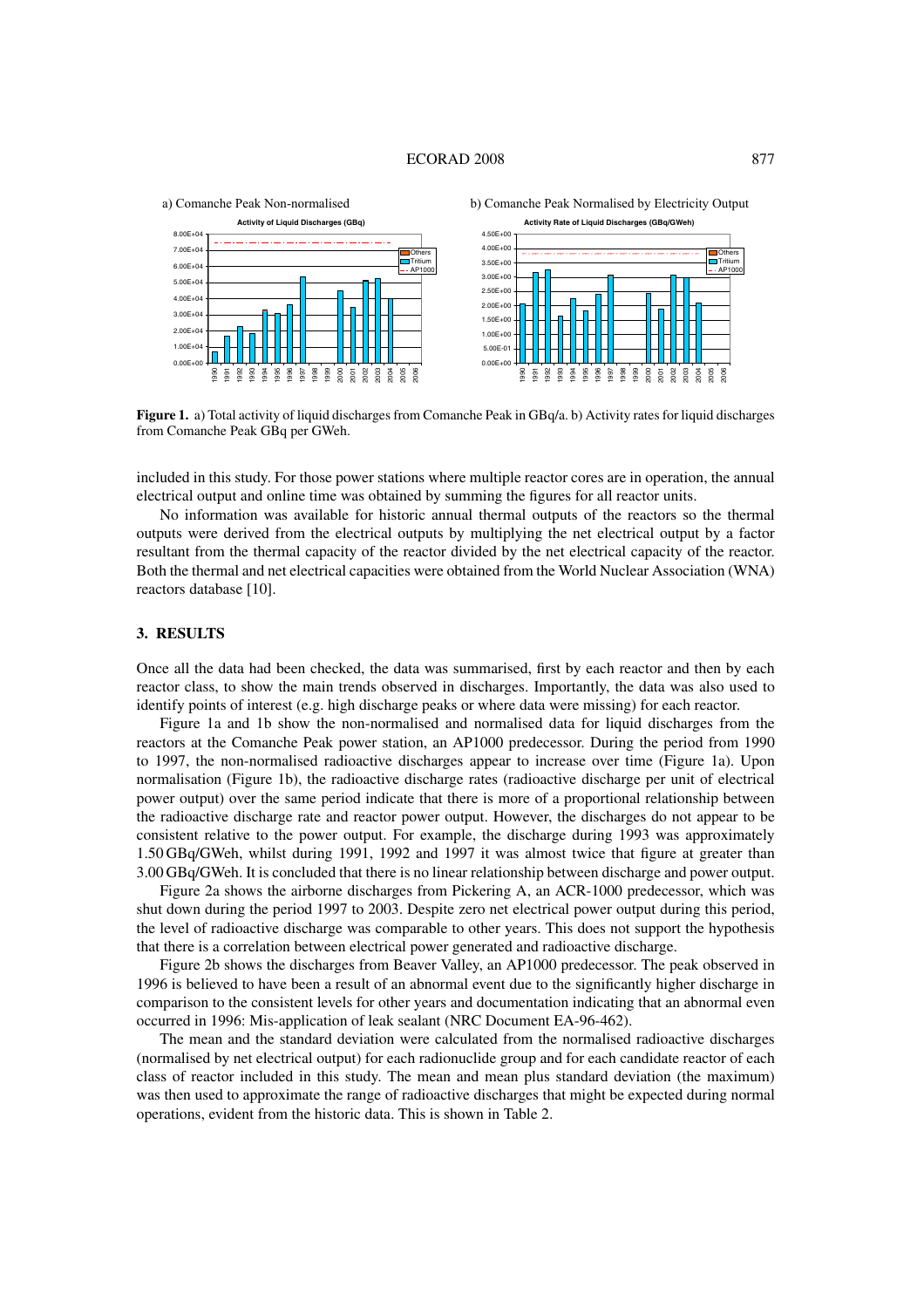#### 878 RADIOPROTECTION



**Figure 2.** a) Total activity of airborne discharges from Pickering A in GBq/a. b) Total activity of liquid discharges from Beaver Valley in GBq/a.



**Figure 3.** a) Mean airborne iodine-131 discharge from the candidate predecessors. b) Total airborne standard deviation for candidate predecessors.

Figure 3a indicates that historically and on average the most significant airborne emissions of I-131 have originated from the reactors that are predecessors to the AP-1000 design. Figure 3b indicates that historically and on average the most significant fluctuations in radioactive discharges to air have resulted from reactors that are predecessors to the ACR-1000 design. N.B. the mean and standard deviation are calculated from normalised discharge data. However, the results are based on the data available and do not necessarily represent all candidate reactors or all years of study.

A number of significant gaps have been identified. These include lack of information on the solid waste arisings from liquid and gaseous effluent treatment and information on relevant reactor plant abatement techniques that could provide further explanation of the identified trends in the discharge data.

### **4. CONCLUSIONS**

The data obtained during this study have been used to identify trends in the discharges of relevant radionuclides from each of the predecessors to the four generic reactor designs considered in this study. The data generally show consistency in the levels of the same radionuclides discharged from the power stations using the same reactor type although there are some notable exceptions and these are listed in the full report [11] with operational factors relevant to individual power stations being important. These include: the number of reactor units present; the electrical and thermal power output by the reactor; and operational factors such as plant shut-down, maintenance and refuelling.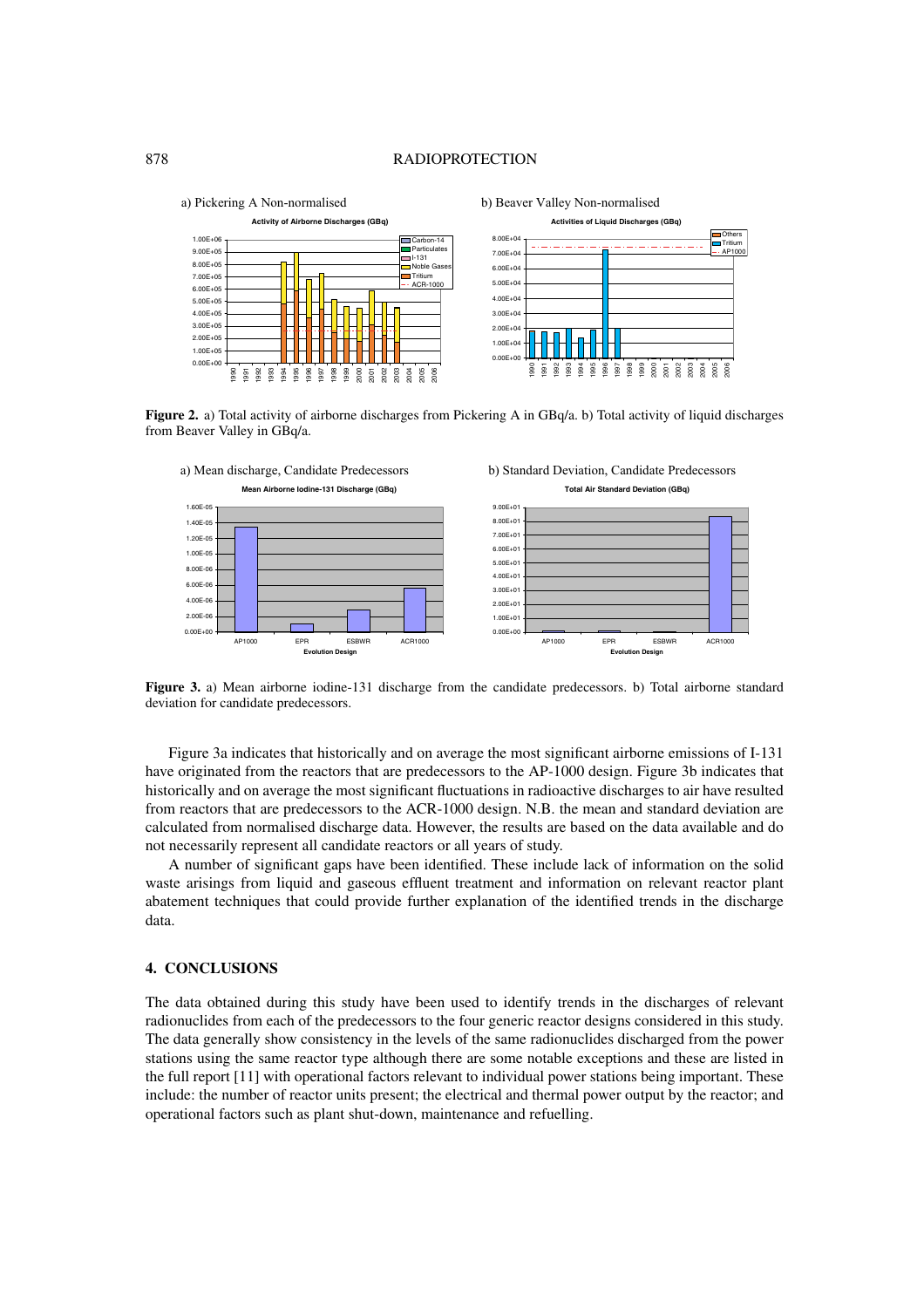| Design              | Waste stream          | Mean           | Standard       | Maximum       | Predicted     |
|---------------------|-----------------------|----------------|----------------|---------------|---------------|
|                     |                       | GBq/GWeh       | GBq/GWeh       | GBq/GWeh      | GBq/GWeh      |
|                     |                       |                | deviation      |               |               |
| <b>AP1000</b>       | Liquid tritium        | $3.03E + 00$   | $1.58E + 00$   | $4.61E + 00$  | $3.82E + 00$  |
|                     | Other liquids         | 2.18E-03       | 2.44E-03       | $4.62E-03$    | 9.69E-04      |
| <b>Total liquid</b> |                       | $3.03E + 00$   | $1.58E + 00$   | $4.61E + 00$  | 3.82E00       |
|                     | Airborne tritium      | 2.12E-01       | 3.26E-01       | 5.38E-01      | $1.32E + 00$  |
|                     | Airborne noble gases  | 2.80E-01       | 4.16E-01       | 6.96E-01      | 4.17E+01      |
|                     | Airborne iodine-131   | 1.35E-05       | 4.34E-05       | 5.69E-05      | 4.54E-04      |
|                     | Airborne particulates | 2.72E-06       | 5.45E-06       | 8.17E-06      | 1.79E-04      |
|                     | Airborne carbon-14    | 1.80E-02       | 8.60E-03       | 2.66E-02      | 2.76E-02      |
| Total airborne      |                       | $5.10E-01$     | $1.11E + 00$   | $1.62E + 00$  | $4.30E + 01$  |
| <b>EPR</b>          | Liquid tritium        | $1.68E + 00$   | 7.50E-01       | $2.43E + 00$  | $3.58E + 00$  |
|                     | Other liquids         | 6.85E-05       | 1.36E-04       | 2.04E-04      | 1.62E-03      |
| Total liquid        |                       | $1.68E + 00$   | 7.50E-01       | $2.43E + 00$  | $3.58E + 00$  |
|                     | Airborne tritium      | 8.50E-02       | 5.90E-02       | 1.44E-01      | 3.42E-02      |
|                     | Airborne noble gases  | 4.81E-01       | 7.19E-01       | $1.20E + 00$  | 5.50E-02      |
|                     | Airborne iodine-131   | 1.05E-06       | 1.95E-06       | 3.00E-06      | 1.57E-06      |
|                     | Airborne particulates | 1.48E-07       | 2.32E-07       | 3.80E-07      | 2.75E-07      |
|                     | Airborne carbon-14    | 3.07E-02       | 1.39E-02       | 4.46E-02      | 2.41E-02      |
| Total airborne      |                       | 5.97E01        | $7.93E-01$     | $1.39E + 00$  | 1.13E-01      |
| <b>ESBWR</b>        | Liquid tritium        | 4.04E-02       | $3.25E-02$     | $7.29E-02$    | 3.79E-02      |
|                     | Other liquids         | 1.37E-04       | 1.88E-04       | 3.25E-04      | 2.65E-04      |
| Total liquid        |                       | $4.05E - 02T$  | $3.27E - 021$  | $7.32E - 02$  | $3.82E - 02$  |
|                     | Airborne tritium      | 6.53E-02       | 8.37E-02       | 1.49E-01      | 2.05E-01      |
|                     | Airborne noble gases  | 3.92E-01       | 6.18E-01       | $1.01E + 00$  | $1.12E + 01$  |
|                     | Airborne iodine-131   | 2.82E-06       | 5.24E-06       | 8.06E-06      | 1.10E-03      |
|                     | Airborne particulates | 3.42E-05       | 1.52E-04       | 1.86E-04      | 3.59E-04      |
|                     | Airborne carbon-14    | Not available  | Not available  | Not available | Not available |
| Total airborne      |                       | $4.57E - 011$  | $7.03E - 011$  | $1.16E + 00$  | $1.14E + 01$  |
| <b>ACR1000</b>      | Liquid tritium        | $3.74E + 01$   | $3.73E + 01$   | $7.47E + 01$  | $1.26E + 01$  |
|                     | Other liquids         | 2.03E-03       | 2.37E-03       | 4.40E-03      | 1.47E-03      |
| Total liquid        |                       | $3.74E+01^{2}$ | $3.73E+01^{2}$ | $7.47E + 01$  | $1.26E + 01$  |
|                     | Airborne tritium      | $3.68E + 01$   | $4.12E + 01$   | 7.80E+01      | $5.26E + 00$  |
|                     | Airborne noble gases  | $1.44E + 01$   | $4.24E + 01$   | 5.68E+01      | $1.68E + 00$  |
|                     | Airborne iodine-131   | 5.66E-06       | 1.10E-05       | 1.67E-05      | 8.42E-07      |
|                     | Airborne particulates | 1.24E-05       | 5.35E-05       | 6.59E-05      | Not available |
|                     | Airborne carbon-14    | 1.81E-01       | 2.36E-01       | 4.17E-01      | 2.95E-02      |
| Total airborne      |                       | $5.14E+01^{2}$ | $8.36E+01^2$   | $1.35E + 02$  | $6.97E + 00$  |
|                     |                       |                |                |               |               |

**Table 2.** Mean and standard deviation of the data available for the predecessor designs.

One of the main objectives of this study was to identify if there is a clear relationship between radioactive discharges and reactor power output. Following analysis of the available discharge data, it has been concluded that there is no simple, clear or easily explained relationship between radioactive discharges and reactor power output. The following relationships were observed:

- 1. In some cases, there was evidence to suggest that the relationship between radioactive discharges and reactor power output is proportional. In other cases, there was no relationship between discharge and power output.
- 2. There were examples where the level of discharge increased as a result of an abnormal event, which was identified in some cases and not in others. Efforts were made to identify abnormal events that may, to some extent, explain any significant peaks in radioactive discharges.

Historically the average discharge of specific radionuclides are markedly different depending on the reactor class of interest. For example, the historical data suggests that the most significant airborne emissions of I-131 have originated from the reactors that are predecessors to the AP-1000 design.